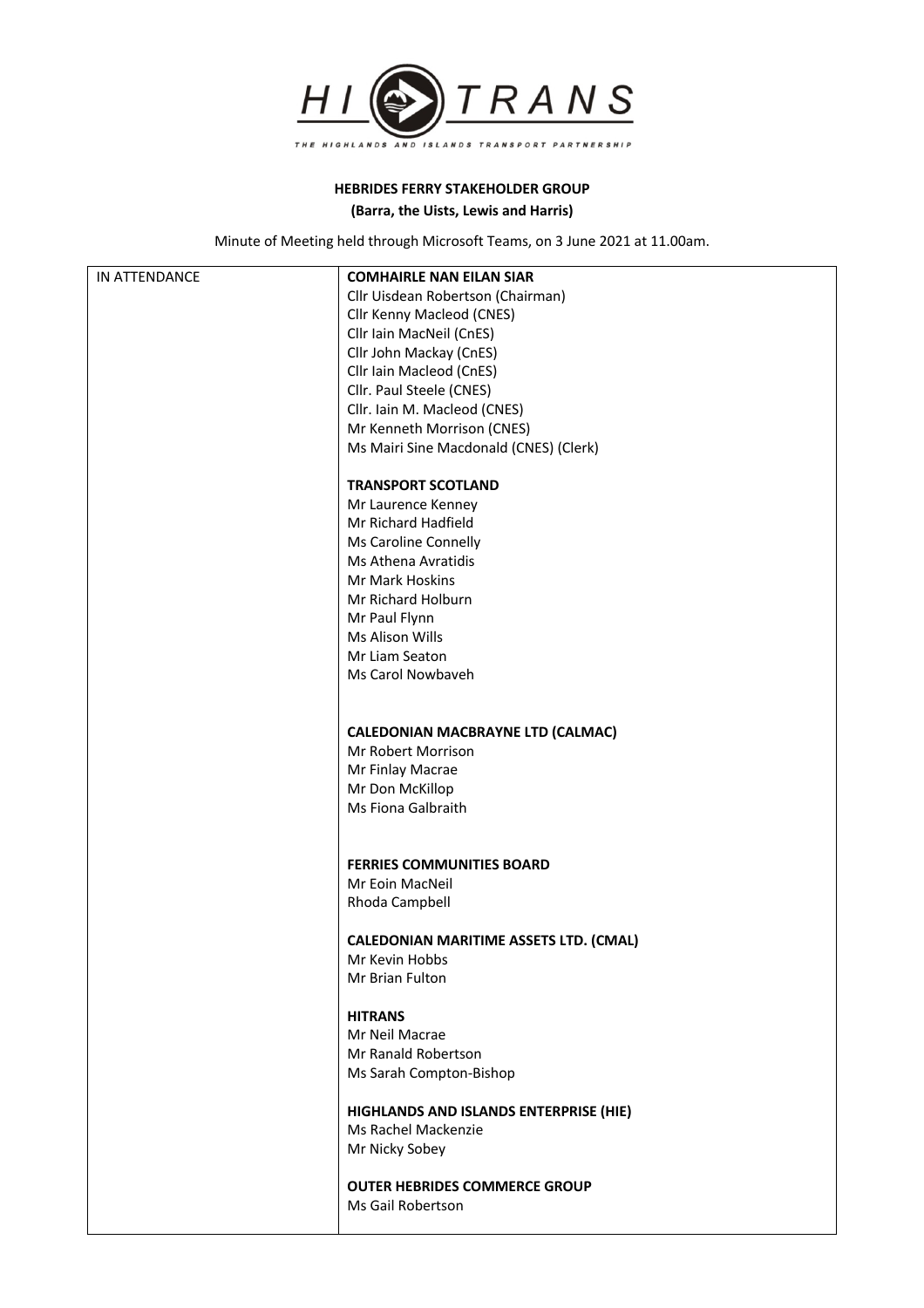|                  | <b>OUTER HEBRIDES TOURISM</b><br>Mr Rob Mackinnon<br>Mr Alan Graham<br><b>ROAD HAULIERS ASSOCIATION</b><br>Mr D.R. Macleod |
|------------------|----------------------------------------------------------------------------------------------------------------------------|
|                  | <b>ULLAPOOL HARBOUR TRUST</b><br>Mr Kevin Peach<br><b>STORNOWAY PORT ATHORITY</b><br>Mr Alex MacLeod                       |
|                  | <b>SCOTTISH CITYLINK</b><br>Mr Ker Corbett                                                                                 |
| <b>APOLOGIES</b> | Ms Joanna Peteranna (HIE)<br>Mr Angus Campbell (Ferries Community Board)<br>Mr Iain A. MacNeil (CNES)                      |

| $\mathbf{1}$   | Minute of Meeting held on 3<br>December 2020                                                   | The Minute of Meeting of 3 December 2020 was approved.                                                                                                                                                                                                                                                                                                                                                                                                                                                                                                                                                                                                                                                                                                                                                                                                                                                                                                                                                                                                                                                                                                                                                                                                                                                                                                                                                                                                                                                                                                                                                                                                                                                                                                                                                                                                                                                                                                               |
|----------------|------------------------------------------------------------------------------------------------|----------------------------------------------------------------------------------------------------------------------------------------------------------------------------------------------------------------------------------------------------------------------------------------------------------------------------------------------------------------------------------------------------------------------------------------------------------------------------------------------------------------------------------------------------------------------------------------------------------------------------------------------------------------------------------------------------------------------------------------------------------------------------------------------------------------------------------------------------------------------------------------------------------------------------------------------------------------------------------------------------------------------------------------------------------------------------------------------------------------------------------------------------------------------------------------------------------------------------------------------------------------------------------------------------------------------------------------------------------------------------------------------------------------------------------------------------------------------------------------------------------------------------------------------------------------------------------------------------------------------------------------------------------------------------------------------------------------------------------------------------------------------------------------------------------------------------------------------------------------------------------------------------------------------------------------------------------------------|
| $\overline{2}$ | <b>Matters Arising</b>                                                                         | Ranald Robertson drew members attention to the Action Tracker included<br>within the meeting papers. The Chair confirmed that he had written to<br>Transport Scotland and Cal Mac to request chartering of additional<br>tonnage around the dry dock period.                                                                                                                                                                                                                                                                                                                                                                                                                                                                                                                                                                                                                                                                                                                                                                                                                                                                                                                                                                                                                                                                                                                                                                                                                                                                                                                                                                                                                                                                                                                                                                                                                                                                                                         |
| $\overline{3}$ | Caledonian<br>MacBrayne<br>Operational<br>and<br>Performance<br>Presentation<br>covering (CFL) | The CalMac operational and performance report covered the following<br>relative to the Outer Hebrides:<br>CalMac Hebrides Region Update<br>$\bullet$<br>CalMac Commercial Team Update<br>$\bullet$<br><b>CalMac Community Fund</b><br>$\bullet$<br>Youth and Philanthropy initiative<br>CHIFS (Clyde and Hebrides Ferry Services) Contract Commitments<br>$\bullet$<br>Timetable Integration and Consultation Update<br><b>MV Pentalina</b><br>$\bullet$<br>Turn up and Go capacity utilisation Summer 2021<br>The Region update stated that the period had been dominated by lockdown<br>and travel restrictions which lifted on 26 April 2021 and fully opened by 17<br>May 2021. The Report indicated that outwith any technical disruptions and<br>redeployments required to provide relief service, the winter timetable<br>operated as normal until the end of March 2021, with very low demand on<br>services. The Report further indicated that car deck capacity remained at<br>normal levels, but there remained a Covid constraint in relation to the<br>maximum number of passengers.<br>Fiona Galbraith, Area Manager (Hebrides) and Finlay Macrae, Head of<br>Operations provided a route overview for the last six months and highlighted<br>the breakdown of MV Loch Seaforth in early April which impacted the<br>Stornoway Ullapool route and also affected the capacity on the Lochboisdale<br>service due to the MV Isle of Lewis being removed to cover the Stornoway<br>service. The Loch Seaforth had resumed service this week. The Barra - Oban<br>service had suffered long periods of disruption and capacity constraints on<br>the shared service and the capacity on the Triangle route had been affected<br>due to Covid restrictions and the suspension of the use of the mezzanine<br>deck. In Tarbert phase 1 of the new pier continued with a completion<br>expected in September 2021. In regard to the both Sounds, capacity was |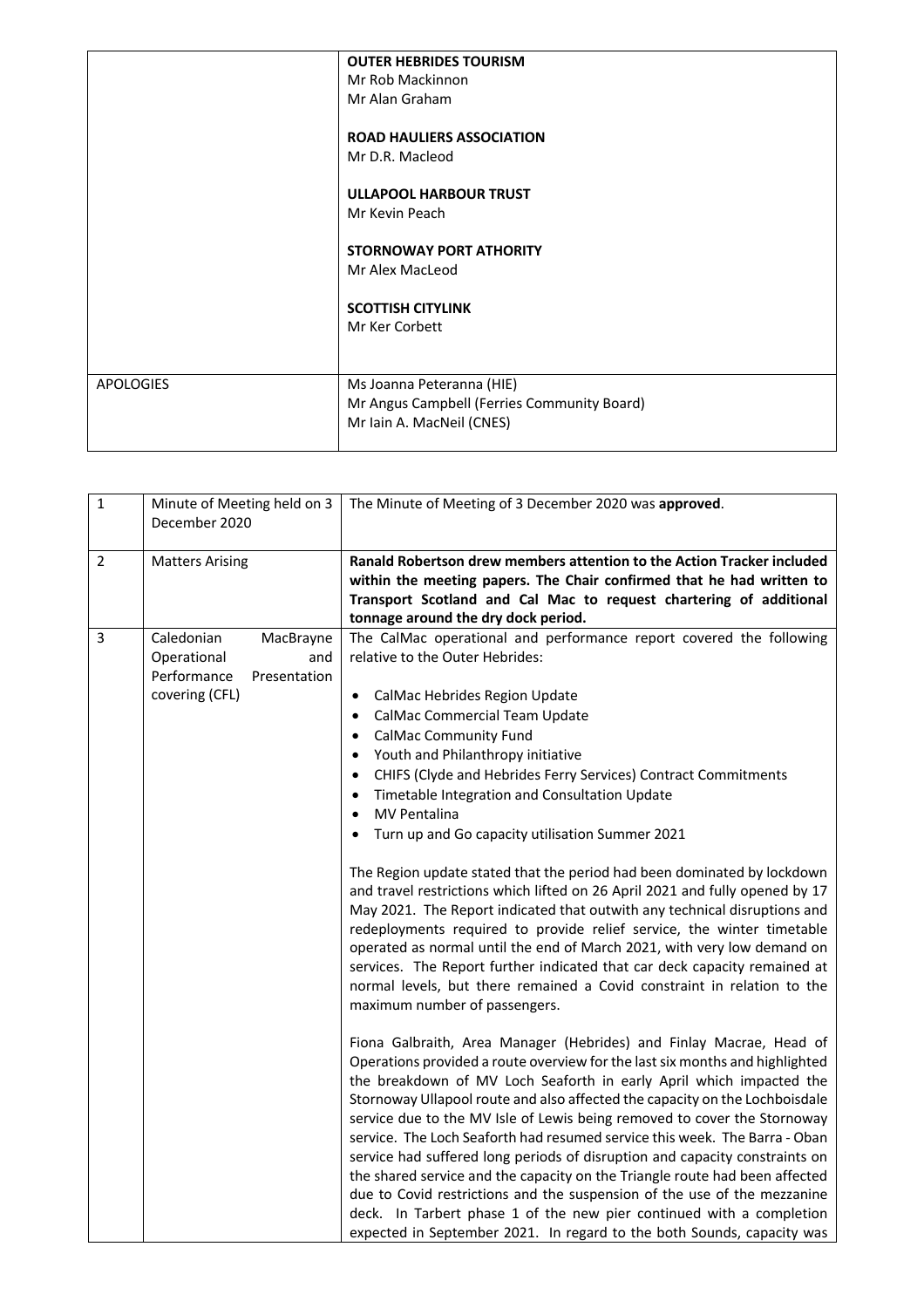slight restricted with passengers having to remain in cars. Fiona Galbraith wished to note her thanks and appreciation to all the communities for their work, support and engagement over a very difficult period. The following points were raised by stakeholders in regard to the various routes and issues arising from the breakdown of MV Loch Seaforth: Sound of Barra Donald Manford CNES, asked if a reduction in winter sailings and an increase in Summer sailings on the Sound of Barra could be a cost-effective solution to address summer capacity issues. Lochmaddy - Uig Gail Robertson, Outer Hebrides Commerce Group requested that the two additional return sailings on the Lochmaddy - Uig route be retained. These had been introduced to support the disruption in Lochboisdale and appeared to be well received and relieved pinch points allowing freight to access the early or late sailings. Lochboisdale - Mallaig Alan Graham, Outer Hebrides Tourism in reference to capacity issues, suggested that priority be given to having the Lord of the Isles provide a dedicated service twice a day on the Lochboisdale – Mallaig route, which had been included in the Comhairle's proposals. Finlay Macrae said it was a medium term option to be explored in the context of the wider deployment plan and when additional tonnage and capacity issues had been addressed. Communication Rachel Mackenzie, HIE referred to the challenges faced due to the breakdown of the Loch Seaforth and the resulting furore due to the impacts on the public, commerce and tourism and questioned the rational for ferry traffic cancellations during periods of disruption and called for more transparency and open communication by CalMac. People generally respond rationally to clear decision making and she made a plea to CalMac to provide parameters and further detail on the protocol for cancellations going forward to safeguard local businesses, to prevent animosity and unrest from the communities and the negative impacts on tourism. Robert Morrison, Operations Director and Finlay Macrae responded and explained the challenges faced to get the balance right and stated that wherever possible CalMac endeavoured to ensure that lifeline supplies were prioritised. Whilst recognising the balance between tourism and commerce there were times that difficult choices had been required dependent on the different circumstances on each of the sailings over the 7-8 week period of disruption. Finlay Macrae stated that the recent disruption had been a learning curve and the communities voices had been heard loud and clear. He acknowledged that there could be improvements within relationship management and the transfer of operational information within the organisation as well as to key stakeholders and gave a commitment that a piece of work would be undertaken to address this and report back to a future FSG. Rob Mackinnon, OHT concurred with the points made by Rachel Mackenzie and stated his disappointment that he had not received any information from CalMac on cancellations and had been aware directly from customers and as a result he did not have the tools to deal with the enquiries. Another issue he raised was that the notification text to customers provided a contact

> number which, due to the volume of enquiries resulted in long delays. He made the point that if the onus was being put on the customers to make contact there was an obligation for CalMac to provide accurate and timely

responses.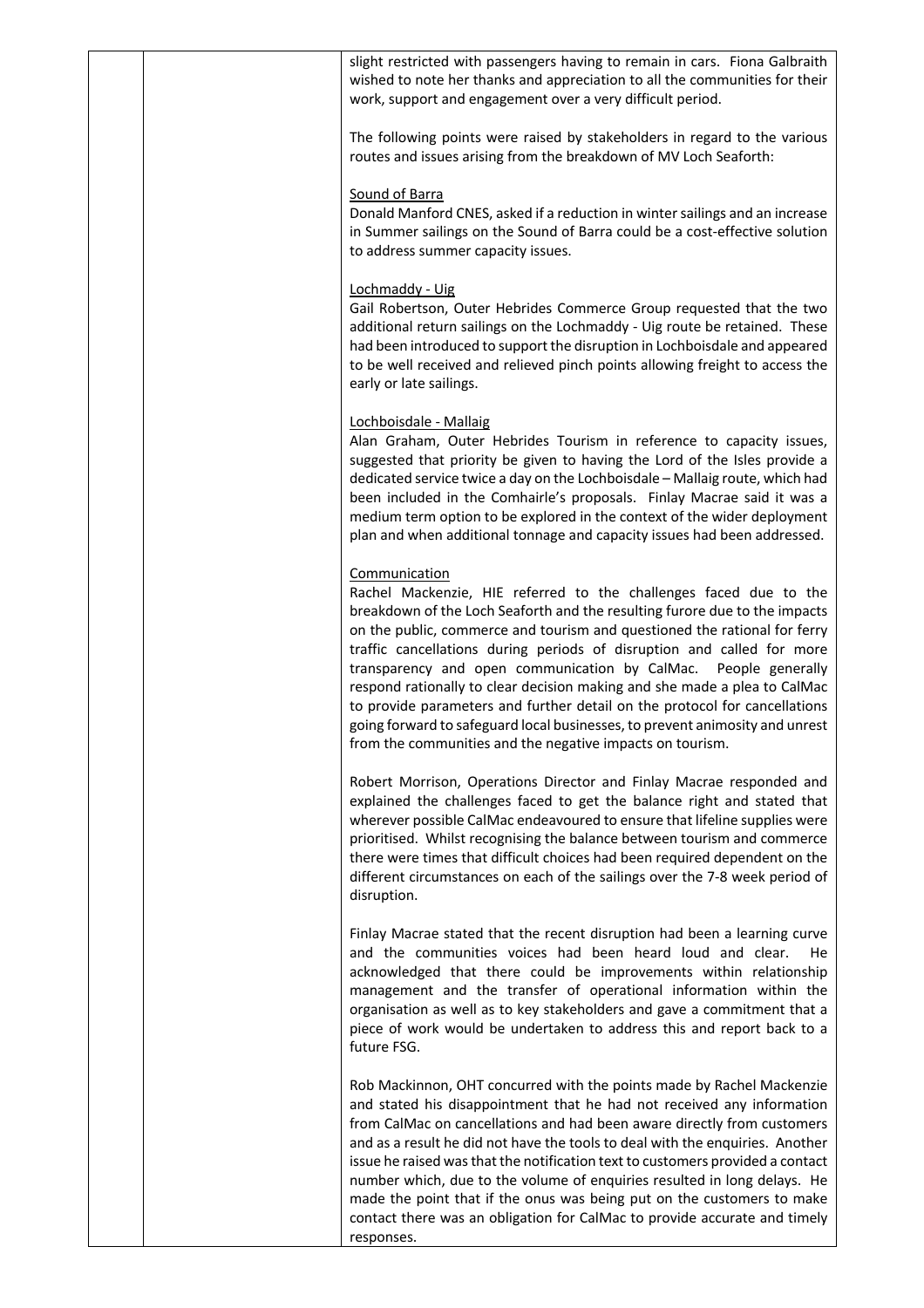Rob Mackinnon had requested information from CalMac on the number of cancellations over the period of disruption to which he had not yet received a response. Rachel Mackenzie commented that she was surprised that CalMac did not have real time data access to provide this information and for monitoring demand.

Robert Morrison apologised for the lack of stakeholder communication which would be addressed and stated he was not aware of the issue with the contact text. Finlay Macrae accepted that there had been communication failures over the last few weeks and CalMac were reviewing it urgently and highlighted that a change to the telephony system to IIP had caused the text problems. He further indicated the information on the cancellation numbers was being collated and he would provide the information to Rob Mackinnon along with the correct contact details.

It was noted that a Sub-Group of the Ferries Community Board with a remit to look at communications were to meet the following week with CalMac's Commercial Director. This offered reassurance that the issues were being acknowledged and addressed to ensure that both stakeholders and the public are better informed going forward.

Iain M. Macleod, CNES asked if Transport Scotland were enforcing penalties on CalMac for not meeting target turnaround times given the tight timetabling currently in place. He further raised the relationship between CalMac customer services and the port during periods of disruption and that there was a discord between the two and if this would be addressed by the new booking system.

Finlay Macrae responded and confirmed that there is a performance regime within the contract regarding punctuality with Transport Scotland and that and he would respond directly to Iain M. Macleod with further detail. He stated that information was disseminated from a central hub and acknowledged there was a disjoin and that CalMac were working to improve the flow and messaging within and outwith the organisation and also to balance the amount of information provided.

The Commercial update indicated that brand development work continued in consultation with internal and external stakeholders including Community Boards. The website upgrade was anticipated to be completed in January 2022 and a food and drink pilot was being closely monitored on the Arran route and dependent on feedback it may be disseminated across other routes. Marketing promotion had been restricted to supporting DMOs in delivering responsible messaging to tourism i.e. motorhomes.

The Report further stated that Youth and Philanthropy activity centred around the Wood Foundation initiative which included mentoring partnerships with four schools in the Western Isles.

In respect of the CHIFS (Clyde and Hebrides Ferry Services) Contract Commitments the Report showed 95.5% commitments complete or on track with current focus on Harbour Access Agreements with the various port authorities. The Summer 2022 timetable consultation was underway and responses required by 15 June 2021 and the Socio Economic Report had been deferred until 2022.

In regard to the MV Pentalina, the Report stated that CalMac continued to engage with both Transport Scotland and Pentland Ferries to discuss the feasibility of chartering the vessel on a long-term basis to introduce some resilience within the network. It was indicated that should the arrangement go ahead, it would likely see Pentland Ferries being sub-contracted to deliver aspects of the CHFS service on CalMac's behalf, although the exact nature of the service delivered would be subject to negotiation.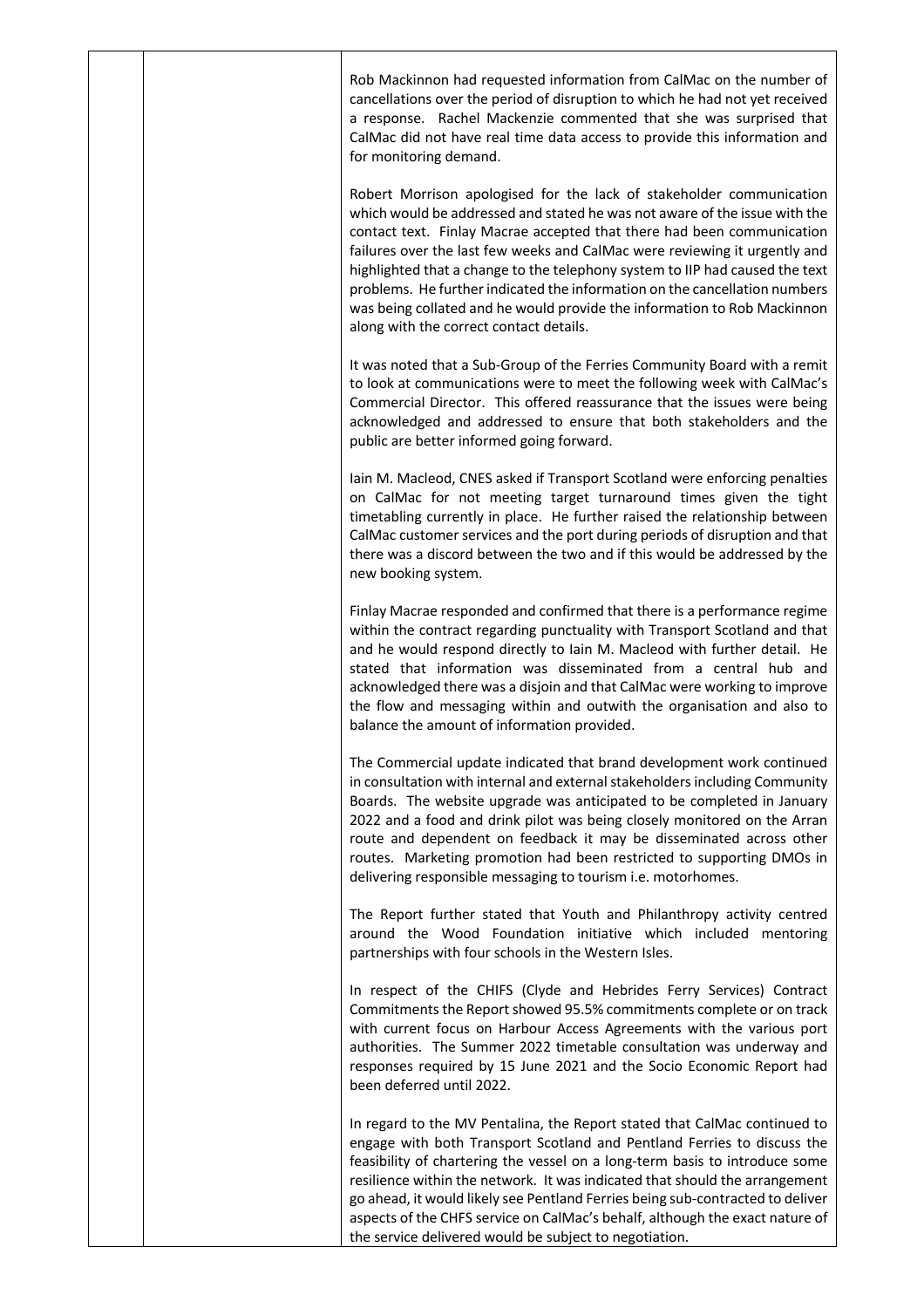|   |                                                                  | The Report concluded with an update on 'turn up and go' capacity which had<br>been changed following a review in May 2021 and stated that since the roll<br>out of the changes on 5 May 2021, there were only 13 instances where turn<br>up and go capacity had been used, accounting for just 1% of sailings with all<br>other sailings having sufficient bookable space. That suggested that 'turn up<br>and go' capacity was not required and it would continue to be reviewed over<br>the coming weeks and months.<br>It was agreed:<br>(1)<br>to note the Report; and<br>(2)<br>following discussion on the route update that Finlay Macrae,<br>CalMac would undertake to:<br>1. explore the suggestion for the Sound of Barra on the basis of<br>cost balance and resource availability;<br>2. investigate the proposal to retain the additional sailing on the<br>Lochmaddy-Uig route;<br>3. report back to a future FSG on transparent protocol for traffic<br>management on ferries during prolonged periods of<br>disruption;<br>4. respond to Rob Mackinnon, OHT and Rachel Mackenzie, HIE in<br>regard to the data on cancellation figures; and.<br>5. respond to Rob Mackinnon, OHT to provide clarity on the<br>cleaning regime and the impact on the use of the mezzanine<br>on MV Hebrides.                                                                                                                                                                                                                                                                      |
|---|------------------------------------------------------------------|----------------------------------------------------------------------------------------------------------------------------------------------------------------------------------------------------------------------------------------------------------------------------------------------------------------------------------------------------------------------------------------------------------------------------------------------------------------------------------------------------------------------------------------------------------------------------------------------------------------------------------------------------------------------------------------------------------------------------------------------------------------------------------------------------------------------------------------------------------------------------------------------------------------------------------------------------------------------------------------------------------------------------------------------------------------------------------------------------------------------------------------------------------------------------------------------------------------------------------------------------------------------------------------------------------------------------------------------------------------------------------------------------------------------------------------------------------------------------------------------------------------------------------------------------------------------------------|
| 4 | Turas/New<br>Ticketing<br>Ar<br>System                           | CalMac submitted a Report on the new ticketing system indicating that work<br>was progressing with e-Dea Transport Technology, a leading provider in the<br>Ferry Industry, on the development of the new system 'Ar Turas'. The Report<br>provided a plan for the development of the system which was anticipated to<br>go live in January 2022 with the following timeline:<br>Configuration Workshops (January - April 2021)<br>$\bullet$<br>Configure Software and Integrations (April - August 2021)<br>$\bullet$<br>System Acceptance and Testing (July - November 2021)<br>$\bullet$<br>Training (October 2021 - January 2022)<br>$\bullet$<br>Phase 2A - Go Live (January 2022)<br>$\bullet$<br>Summer Timetable Go-Live (March 2022)<br>$\bullet$<br>Mr Finlay Macrae, CalMac stated that regular dialogue continued with e-Dea<br>on progress and indicated that training was scheduled for the<br>autumn/winter. In reference to earlier discussions on cancellations,<br>assurances were given that the data and dissemination of information<br>should greatly improve with the new system and customer interface would<br>change with the introduction of electronic check-ins etc. Finlay Macrae<br>encouraged Members of the Group to contact him directly if they had any<br>questions or required further detail. It was noted that the system did not<br>have the ability to capturing unmet demand which was disappointing given<br>the level of stakeholder representations on this.<br>It was agreed to note the Ar Turas Ticketing System project update. |
| 5 | Comhairle nan Eilean Siar<br><b>Strategic Direction Proposal</b> | A joint letter had been sent from the Comhairle's Leader and Chair of<br>Transportation and Infrastructure to the first Minister on 17 May 2021<br>seeking the new Government to prioritise future lifeline ferry services and<br>offered strategic direction by way of short, medium and long term measures                                                                                                                                                                                                                                                                                                                                                                                                                                                                                                                                                                                                                                                                                                                                                                                                                                                                                                                                                                                                                                                                                                                                                                                                                                                                     |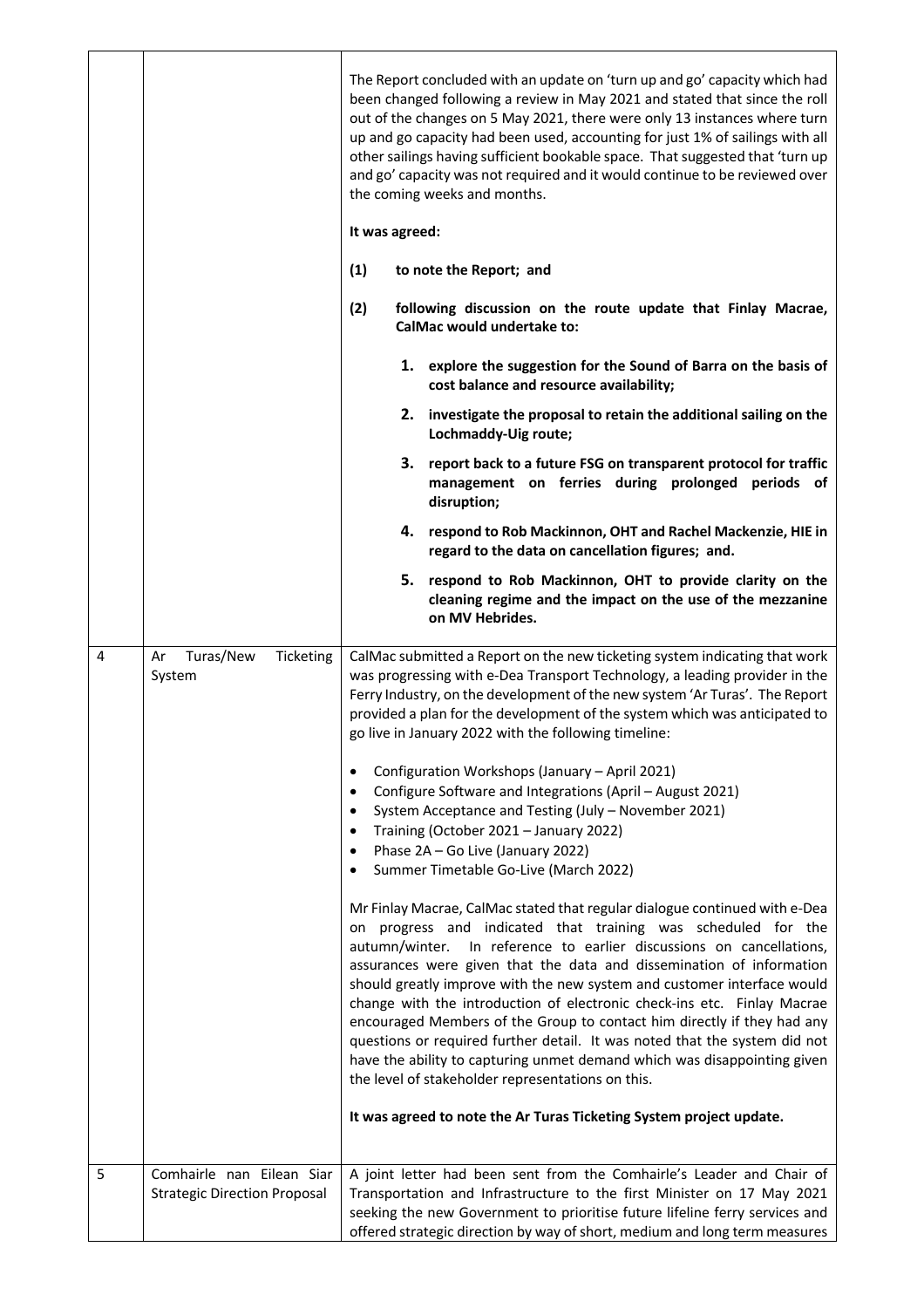|   |                                                                                                        | as the basis of a manifesto for change. The Chairman indicated that the<br>proposals had been well received by the community and it was hoped that<br>the points raised would be received as a constructive contribution to assist<br>Ministers to deliver the best solutions for the islands. The letter also sought<br>a meeting with the newly appointed Minister as early as possible. A formal<br>response had not been received from the First Minister at the time of the<br>meeting.<br>It was agreed to note Comhairle nan Eilean Siar's Strategic Direction<br>Proposals for ferry services.                                                                 |
|---|--------------------------------------------------------------------------------------------------------|------------------------------------------------------------------------------------------------------------------------------------------------------------------------------------------------------------------------------------------------------------------------------------------------------------------------------------------------------------------------------------------------------------------------------------------------------------------------------------------------------------------------------------------------------------------------------------------------------------------------------------------------------------------------|
| 6 | Transport Scotland Update -<br>including Island Connectivity<br>Plan<br>Investment<br>and<br>Programme | Laurence Kenney, Transport Scotland addressed the Group and referred to<br>the challenges of the past number of weeks due to the disruption and<br>acknowledged the frustrations of the communities affected and gave an<br>assurance that the new Minister for Transport was taking this very seriously<br>and had undertaken a number of meetings and engagements and was<br>prioritising ferries in his early time in office. He also thanked all the CalMac<br>teams, specifically frontline staff, for their hard work during that period. He<br>was pleased to report that from today all vessels were back in position and<br>operational across the network.   |
|   |                                                                                                        | Laurence Kenney touched on the topic of additional tonnage and confirmed<br>that Transport Scotland were in involved in the discussions on chartering the<br>Pentalina and were also scouring the world for other available vessels. In<br>regard to physical distancing which was being led by Public Health colleagues<br>he indicated that the First minister was reviewing this and that the outcome<br>was imminent. He stated that CalMac had worked hard to maximise capacity<br>within these restraints and currently undertook high levels of cleaning on<br>their vessels and were planning for any changes which would be rolled out<br>across the network. |
|   |                                                                                                        | The Group questioned the lack of urgency and the length of time on the<br>Pentalina discussions and requested a timeline which Transport Scotland<br>declined to confirm due to the commercial sensitivities around the<br>negotiations.                                                                                                                                                                                                                                                                                                                                                                                                                               |
|   |                                                                                                        | Richard Hadfield, Transport Scotland referred to the presentation provided<br>in the Agenda Papers and provided the following overview. The Islands<br>Connectivity Plan (ICP) was the successor to the Ferries Plan 2013-22 and<br>that objectives would be developed to support delivery of NTS2 and the<br>National Islands Plan and which represent value for money. The ICP will be<br>closely linked to the outcomes of the STPR2, in order to consider island<br>connectivity more broadly having regard to aviation, ferries and fixed links,<br>and to connecting and onward travel. The ICP will cover the following broad<br>topics:                        |
|   |                                                                                                        | <b>Community Needs Assessment/Market Needs</b><br>$\bullet$<br>Fares<br>$\bullet$<br>Decarbonisation<br>$\bullet$<br>Investment<br>$\bullet$<br>Integration<br>$\bullet$                                                                                                                                                                                                                                                                                                                                                                                                                                                                                               |
|   |                                                                                                        | Richard Hadfield provide further details on the Community Needs<br>Assessment and the 6 steps of the evidence-based and repeatable Routes<br>and Services Methodology (RSM) and gave assurances that there would be<br>community engagement at each stage and that a reference Group would<br>oversee this part of the process. A marketing assessment would also be<br>undertaken to establish service requirements, assess the "adequacy" of<br>current services and to consider whether an adequate service could be<br>provided by the market without government intervention which should not<br>be an issue for the Hebrides routes.                             |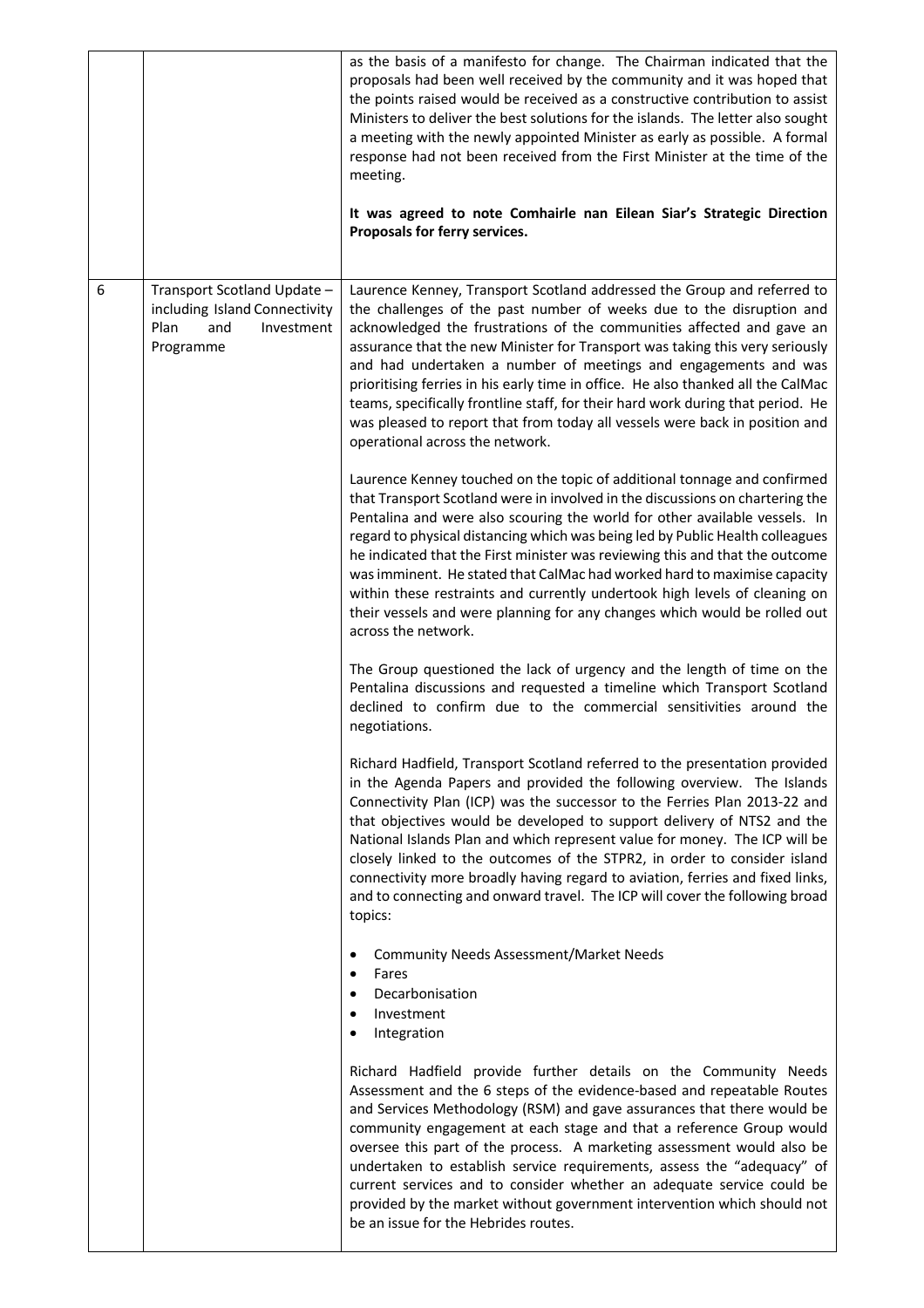| $\bullet$<br>٠<br>$\bullet$<br>٠ | specific investment priorities:<br>Safety<br>Resilience<br>Reliability<br>Capacity<br>Accessibility<br>Standardisation<br>Emissions<br>Value for Money                                              | In reference to the Long-term Plan and Investment Programme, summary<br>information was provided from the VRDP (CHFS) Report 2020 and the                                                                                                                                                                            |
|----------------------------------|-----------------------------------------------------------------------------------------------------------------------------------------------------------------------------------------------------|----------------------------------------------------------------------------------------------------------------------------------------------------------------------------------------------------------------------------------------------------------------------------------------------------------------------|
|                                  | 10 June 2021.                                                                                                                                                                                       | In reference to the options in the Comhairle's paper which Transport<br>Scotland had acknowledged, a number of these were active or included in<br>Transport Scotland's paper and they looked forward to having further<br>discussion with the Comhairle on these at their next scheduled meeting on                 |
|                                  | stakeholders and to work closely with CMAL to deliver:                                                                                                                                              | Transport Scotland concluded that they would continue to engage with all                                                                                                                                                                                                                                             |
| (1)<br>(2)<br>(3)                | a replacement vessel programme;<br>port improvement; and<br>new port developments                                                                                                                   |                                                                                                                                                                                                                                                                                                                      |
|                                  |                                                                                                                                                                                                     | The Group raised some points and Transport Scotland responded as follows:                                                                                                                                                                                                                                            |
|                                  | Group<br>• You did not listen to the<br>communities in 2011, can you<br>guarantee you will this time?                                                                                               | <b>Transport Scotland</b><br>• We will listen<br>. We cannot always deliver what<br>everyone wants<br>. Value for Money and affordability<br>have to be considered<br>• Learnt from previous experience<br>. Hold us to account through the<br>process                                                               |
|                                  | • The two hulls in the Clyde (801<br>and 802) were not considered to<br>be value for money when the<br>communities call was for two<br>smaller vessels at less cost                                 | . We acknowledge the points but<br>cannot<br>revisit<br>previous<br>we<br>decisions                                                                                                                                                                                                                                  |
|                                  | $\bullet$ The<br>communities<br>may<br>not<br>engage if they feel they were not<br>listened to previously.                                                                                          |                                                                                                                                                                                                                                                                                                                      |
|                                  | • The Islay Ferry consultation was<br>raised as an example where<br>concerns by the community have<br>been ignored similarly with the<br>consultation<br>on<br>the<br>Loch<br>Seaforth 10 years ago | Kevin Hobbs responded:<br>.Two stakeholder sessions held<br>with extensive Q&A<br>. Not feasible or possible to please<br>everyone<br>$\bullet$ value<br>for<br>money<br>analysis<br>undertaken - two smaller ferries<br>less resilient and more costly<br>.Inaccurate and not accepting<br>criticism                |
|                                  |                                                                                                                                                                                                     | Freight services were not included in the Report and in reference to the<br>Stornoway - Ullapool freight services Transport Scotland confirmed that the<br>Clipper Arrow was on their radar and was not available for purchase at this<br>time and that options continued to be explored by Transport Scotland, CMAL |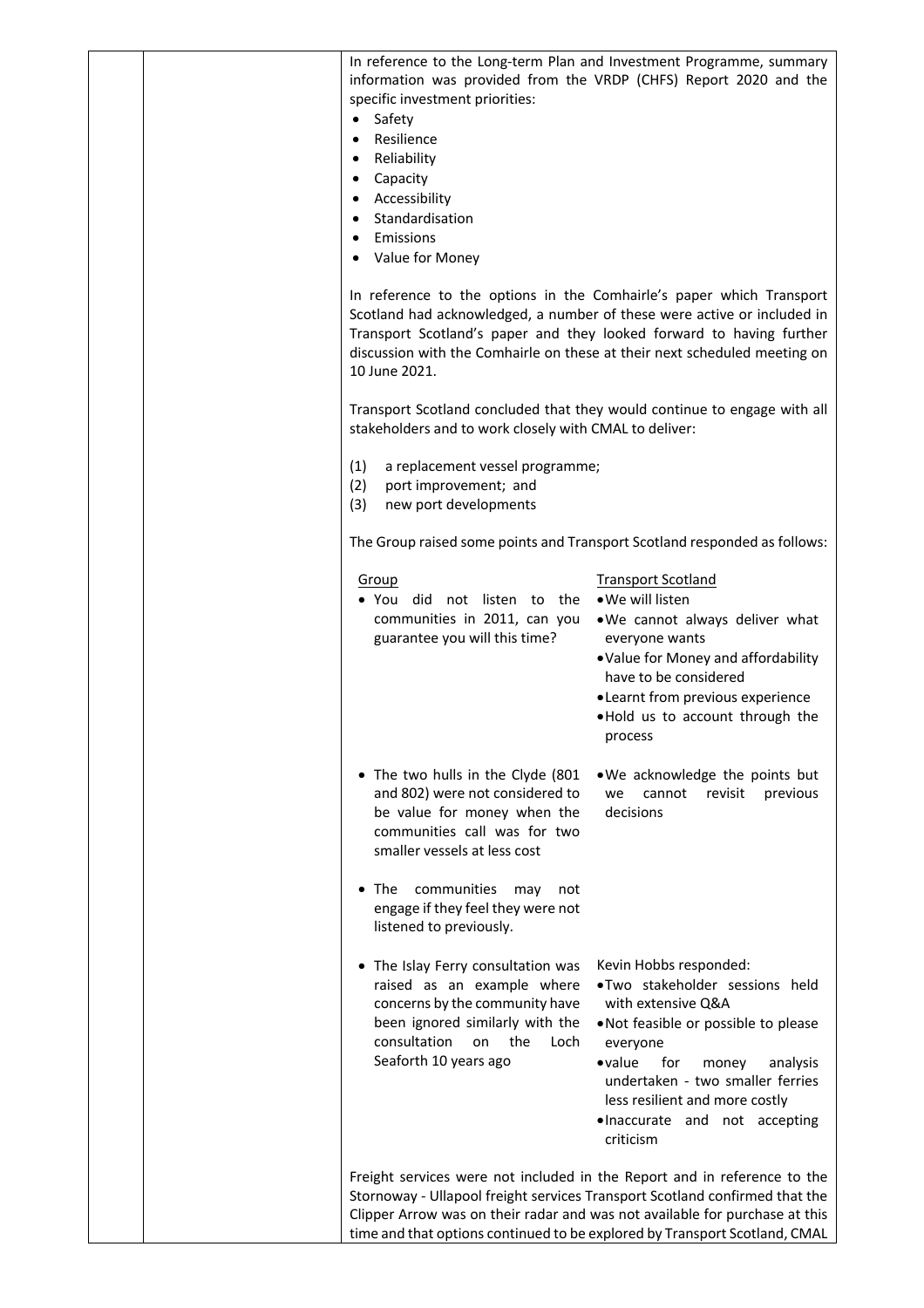|                |                       | and CalMac. It was noted that freight services would be discussed at the<br>scheduled meeting with the Comhairle the following week.                                                                                                                                                                                                                                                                                                                                                                                                                                                                                                                                                                                                                                                                                                                                                                                                                                                                                                                                                                                                                         |
|----------------|-----------------------|--------------------------------------------------------------------------------------------------------------------------------------------------------------------------------------------------------------------------------------------------------------------------------------------------------------------------------------------------------------------------------------------------------------------------------------------------------------------------------------------------------------------------------------------------------------------------------------------------------------------------------------------------------------------------------------------------------------------------------------------------------------------------------------------------------------------------------------------------------------------------------------------------------------------------------------------------------------------------------------------------------------------------------------------------------------------------------------------------------------------------------------------------------------|
|                |                       | It was agreed that Transport Scotland, as soon as practicably possible,<br>would contact HITRANS on the outcomes of the Pentalina negotiations for<br>dissemination to FSG members.                                                                                                                                                                                                                                                                                                                                                                                                                                                                                                                                                                                                                                                                                                                                                                                                                                                                                                                                                                          |
| $\overline{7}$ | Infrastructure Update | <b>CMAL Update</b><br>The CMAL report included details on Net Zero, Ferry Replacement<br>Programmes, Ferguson Marine and Port Infrastructure. In regard to Phase 2<br>of the small Vessel Replacement Programme there had been initiation<br>internally with Transport Scotland and CFL on the Mallaig/Lochboisdale<br>(Armadale ) LoTI replacement. It was noted that the consultation on the<br>small Vessel Replacement Programme would commence shortly and all<br>FSG's will be contacted. The dates for delivery of the 801 and 802 remained<br>as June 2022 and February 2023 respectively. The port infrastructure<br>projects of interest were Tarbert which was progressing well with a<br>completion date of October 2021 and the new terminal building currently<br>tendered will follow completion. There were plans for the building at<br>Castlebay i.e. refurbishment and expansion and projects had been initiated<br>at Lochboisdale (Gasay) new ferry terminal and pier structure and also<br>fendering and bollard replacement work at Castlebay. Both projects had<br>been delayed due to Covid and scheduled to start over the summer. |
|                |                       | Kevin Hobbs, CMAL provided a general position statement stating that<br>CMAL's perspective during Covid was to prioritise lifeline services during the<br>first and second lockdown. There had been delays on projects last summer<br>due to constraints and this had reduced the effect of any outages as the<br>network had been quiet. The focus was to catch-up and do as much as<br>possible this summer which has been inhibited by a lack of accommodation<br>on islands for workers. For example, in Colonsay the working day had to be<br>extended to 18 hours to meet completion dates. Despite these challenges it<br>was anticipated that during the course of the summer projects deadlines<br>would be achieved.                                                                                                                                                                                                                                                                                                                                                                                                                               |
|                |                       | In regard to a query from the Harris Community to retain the temporary<br>bund at Tarbert for additional carparking. Kevin Hobbs confirmed that this<br>would not be considered due to the marine consent process and the<br>exorbitant costs. The current project and the new build to follow will allow<br>for an extension to the marshalling area and a location for rapid charging<br>units.                                                                                                                                                                                                                                                                                                                                                                                                                                                                                                                                                                                                                                                                                                                                                            |
|                |                       | Caroline Connelly, Infrastructure Manager, Transport Scotland provided an<br>update on the Uig Pier Project. Two bids had been received by Highland<br>Council and subjected to a rigorous evaluation process. A preferred bidder<br>had been identified and discussions continued with Transport Scotland the<br>Sky Triangle Infrastructure Programme and meeting of the Steering Group<br>was schedule for the afternoon.                                                                                                                                                                                                                                                                                                                                                                                                                                                                                                                                                                                                                                                                                                                                 |
|                |                       | <b>Comhairle nan Eilean Siar Update</b><br>Kenneth Morrison, Harbour Master provided an updated on the Lochmaddy<br>Pier project. Invitations to tender would be issued in the following week for<br>return at the end of August 2021 with a view to award in November 2021<br>and a start date in January 2022 and completion in January 2023. The<br>enabling works continued with a scheduled completion date of mid-July<br>2021.                                                                                                                                                                                                                                                                                                                                                                                                                                                                                                                                                                                                                                                                                                                        |
|                |                       | The Lochmaddy linkspan power packs had also been replaced and there was<br>work ongoing, in collaboration with CalMac, on Traffic Management on both<br>Sounds to draw up plans by mid-summer and commence work later in the<br>year.                                                                                                                                                                                                                                                                                                                                                                                                                                                                                                                                                                                                                                                                                                                                                                                                                                                                                                                        |
|                |                       | <b>Ullapool Harbour Trust</b>                                                                                                                                                                                                                                                                                                                                                                                                                                                                                                                                                                                                                                                                                                                                                                                                                                                                                                                                                                                                                                                                                                                                |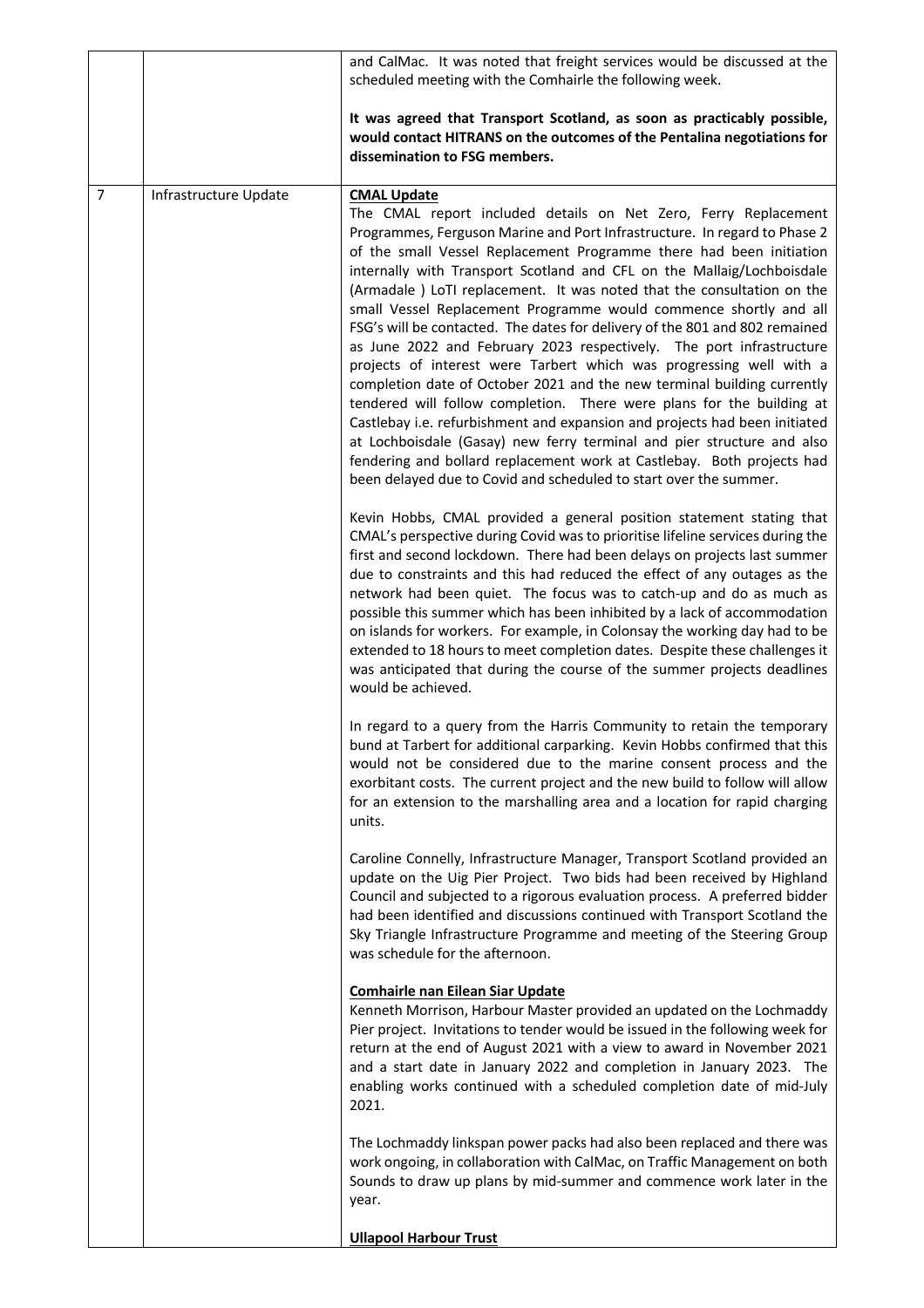|   |                                   | Kevin Peach provided an update on a waterfront project to improve the<br>Shore Street approach road. This had been a aspiration for nearly four years<br>and community support had been sought through three public events and<br>the project was currently in the planning and licencing stage which would<br>take three months. It was anticipated that works would commence in<br>November 2021 for a 30 week period to provide a full width trunk road to<br>improve connectivity and traffic flow. Further information was available on<br>the Trust website.                                                                                                                                                                                                                                                                                               |
|---|-----------------------------------|------------------------------------------------------------------------------------------------------------------------------------------------------------------------------------------------------------------------------------------------------------------------------------------------------------------------------------------------------------------------------------------------------------------------------------------------------------------------------------------------------------------------------------------------------------------------------------------------------------------------------------------------------------------------------------------------------------------------------------------------------------------------------------------------------------------------------------------------------------------|
| 8 | Ferries Community Board<br>Update | The Communities Board submitted a Press Release issued in May 2021 which<br>called for immediate action to address failure in the ferry services to the<br>islands and to bring forward investment plans as a matter of urgency to<br>prevent further social and economic damage to the islands. The specific<br>items referred to in the Press Release were drydocking and maintenance,<br>future investment, the use of existing assets and contracts and structures.                                                                                                                                                                                                                                                                                                                                                                                          |
|   |                                   | Rhoda Campbell addressed the meeting and stated that there had been<br>some reassurance from a recent Board Meeting and from today's discussions<br>that the Transport Minister had a good understanding of the seriousness and<br>urgency of the issues raised.                                                                                                                                                                                                                                                                                                                                                                                                                                                                                                                                                                                                 |
|   |                                   | The feedback from all the communities was that Covid impacts had brought<br>business to their knees and this had been further compounded by the recent<br>weeks of disruption. The return of the Loch Seaforth was a relief but there<br>needed to be a short term contingency plan in place and the Comhairle's<br>options paper was a good starting point. The Board looked forward to the<br>lifting of restrictions and the outcomes of discussions on relief vessels which<br>in the coming weeks may help capacity and called for a decision on the<br>Pentalina as a matter of urgency. The Board also received representations<br>from communities for accountability at what was happening at Ferguson<br>Marine in regard to the spiralling costs and delays on the 801 and 802 and<br>sought confirmed deadlines for these ships coming into service. |
|   |                                   | The Board further sought better communication at both strategic and<br>operational level and continued engagement between stakeholders to<br>ensure that the communities had vessels fit for purpose and maximised<br>timetables to suit specific needs. Many communities considered it now to<br>be as bad as it has ever been with an aging fleet with little confidence of<br>improvement and that serious government investment in lifeline services<br>was long overdue.                                                                                                                                                                                                                                                                                                                                                                                    |
|   |                                   | It was noted that the Board had been renamed the Ferries Community Board<br>- Clyde and Hebrides and that an advert for a Lewis Board member would<br>be issued in the next couple of weeks.                                                                                                                                                                                                                                                                                                                                                                                                                                                                                                                                                                                                                                                                     |
|   |                                   | In response to a query from Rhoda Campbell on the group's remit and how<br>to escalate action points from the FSG to Government level, Neil Macrae<br>indicated that the FSG, subject to agreement by Members were happy to<br>take any actions forward. The action tracker would also be updated and<br>circulated with the draft minute to all Members.                                                                                                                                                                                                                                                                                                                                                                                                                                                                                                        |
|   |                                   | It was agreed to note the Ferries Community Board update.                                                                                                                                                                                                                                                                                                                                                                                                                                                                                                                                                                                                                                                                                                                                                                                                        |
| 9 | Scottish Islands Passport         | Sarah Compton Bishop, Scottish Islands Passport Project Manager, HITRANS<br>submitted a Report providing an update on the Scottish Islands Passport<br>The Report stated that despite the challenges over the past<br>Project.<br>fourteen months, work had continued to develop the functionality and<br>content of the Scottish Islands Passport App. The Report highlighted that<br>the app was currently going through final checks and content updates before<br>embarking on the process of app store technical approval, with a view to<br>making version one publicly available later in the summer.<br>Further<br>information was detailed within the Report under the following headings:                                                                                                                                                              |